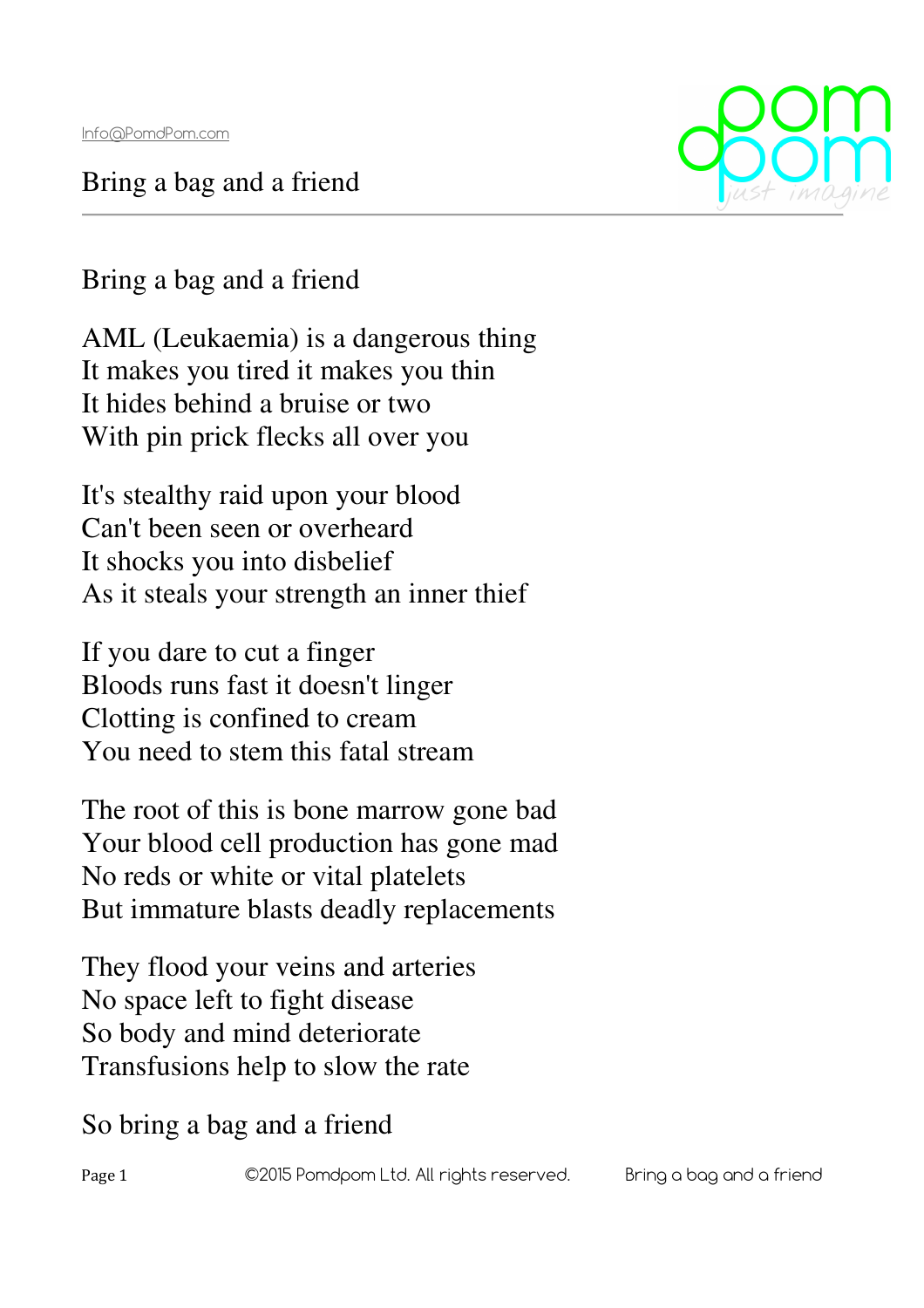Bring a bag and a friend



To a friendly ward for time to spend Alone in bed yet in a crowd Don't be shy share your fears aloud

A blood test leads to diagnosis With further investigation before prognosis This is almost certainly an unwelcome thing A toll bell beckons with plaintive ring

The doctor's word will raise a tear But face it bravely without fear Treatment exists but no cure guaranteed But a fighting chance to be relieved

In cycles of chemotherapy You are returned to infancy No resistance to bugs or ills You struggle hard you must have will

And if your genes are not right Or your body cannot face the fight Then it will take you day or night So garner love, hope and fight the fight

And if you want to live enough To finish life's important stuff Then remission is your only aim The great prize is life to claim

Page 2 C2015 Pomdpom Ltd. All rights reserved. Bring a bag and a friend